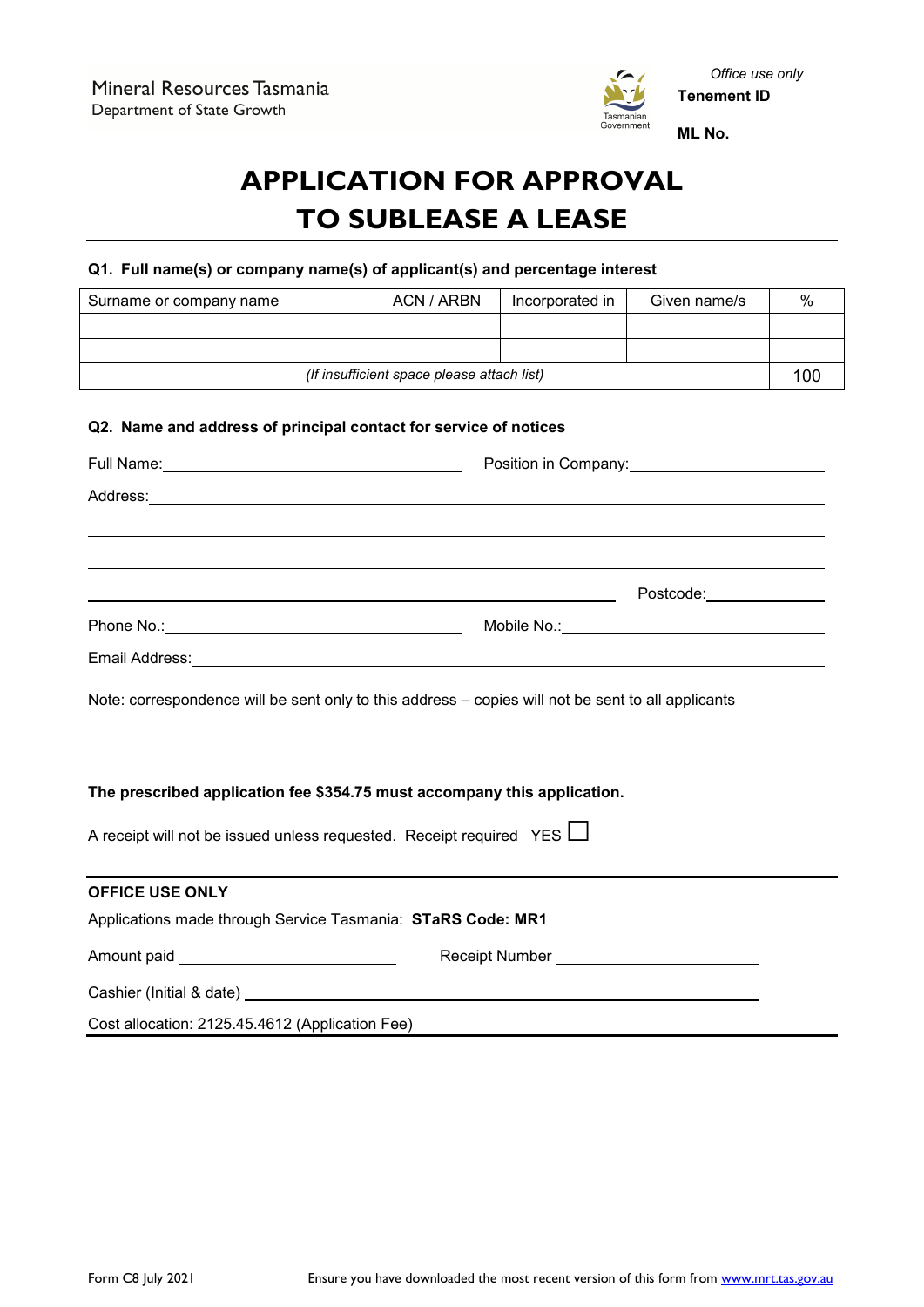|  |  |  |  |  |  | Q3. Mining Lease Number to which this application applies |  |
|--|--|--|--|--|--|-----------------------------------------------------------|--|
|--|--|--|--|--|--|-----------------------------------------------------------|--|

| Q4. Area being subleased | Whole lease |    |
|--------------------------|-------------|----|
|                          | Part lease  |    |
|                          | Area        | ha |

#### **Q5. Signature on this application**

Applications may be lodged electronically, personally or delivered to the office of the Registrar of Mines by the applicant(s).

| Full Name of Applicant/s | Signatures of Applicant/s | Date |
|--------------------------|---------------------------|------|
|                          |                           |      |
|                          |                           |      |
|                          |                           |      |
|                          |                           |      |

#### **Note:**

If the lodging party is not the applicant (or where the applicant is a company, the Company Secretary or a Director of that company), written evidence must be provided that the lodging party is authorised to do so on behalf of the applicant, for example a signed statement on company letterhead.

## **INSTRUMENT OF SUBLEASE**

**This application is to be accompanied by an executed Instrument of Sublease.**

## **BEFORE A SUBLEASE CAN BE APPROVED THE FOLLOWING WILL BE REQUIRED FROM THE SUBLESSEE:**

Confirmation that the sub-lessee:

- 1. Intends to mine; and
- 2. Intends to comply with the Act; and
- 3. Has an appropriate mining plan; and
- 4. Is likely to have sufficient financial and technical resources to carry out the mining plan; and
- 5. Has provided the Director with a copy of a Public Liability Insurance (PLI) policy document for an amount of \$10 million or \$20 million as determined by the Inspector. The terms and conditions of the licence specify that the Tenement Holder must hold, and keep current, their PLI throughout the term of the licence, and for as long as the Tenement Holder occupies the Tenement Area. To be acceptable the contract of insurance must be with an Australian Prudential Regulation Authority (APRA) approved general insurer or, by exception, an alternate insurer as approved by the Director of Mines; and
- 6. Has provided a security deposit.